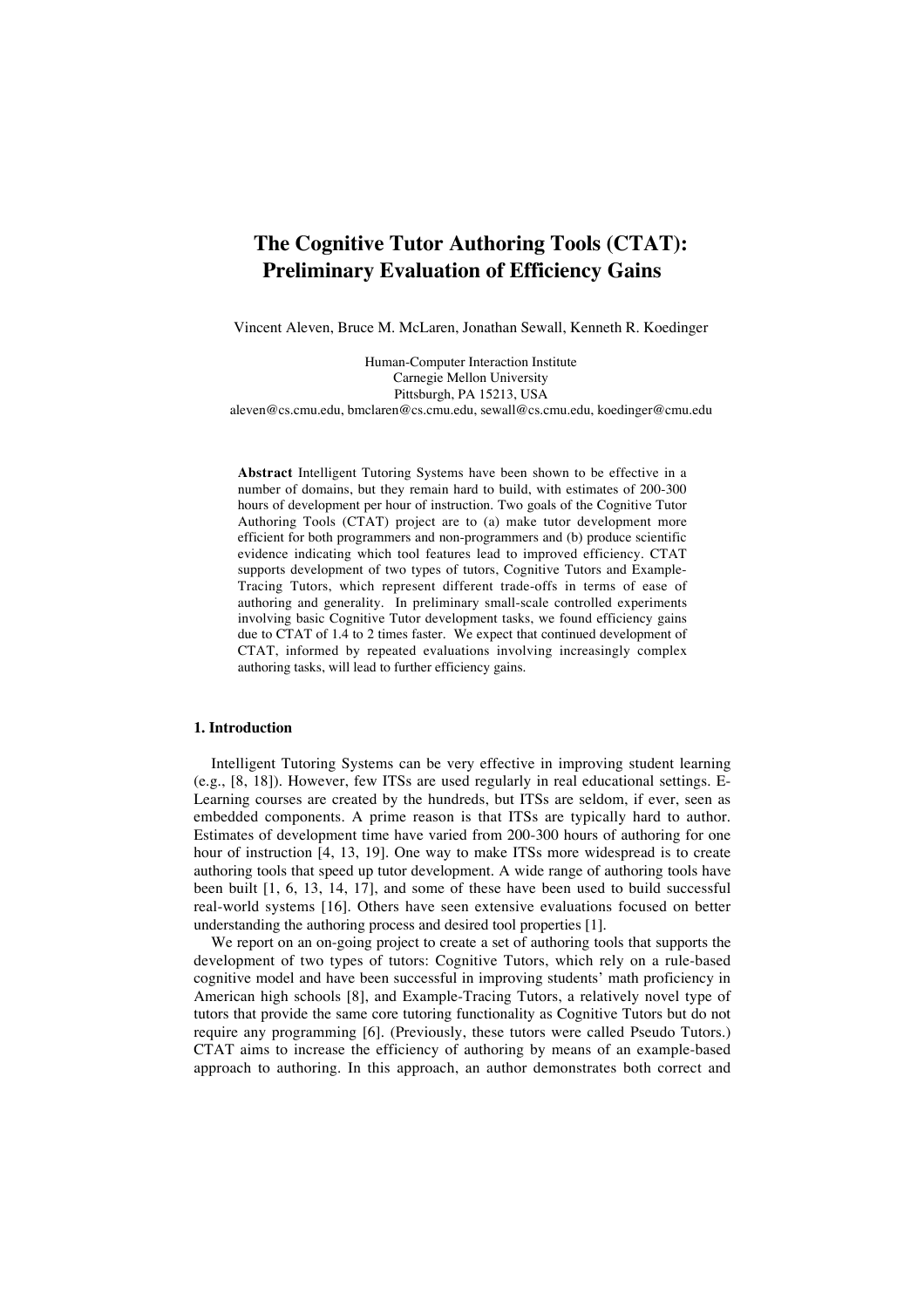incorrect problem-solving behavior, which is recorded by the tool. The author then either generalizes and annotates the recorded examples, so they can serve as the basis for Example-Tracing Tutors, or uses them to guide the development and testing of a cognitive model for use in a Cognitive Tutor. CTAT aims to support a broad range of users: ITS/Ed Tech researchers, researchers in the field of the learning sciences interested in using ITSs as a vehicle for learning science experiments, on-line course developers, and computer-savvy college professors.

In evaluating the efficiency gains afforded by new tools, development time estimates derived from real-world tutor projects, such as those mentioned above, are helpful but are potentially subject to wide variability in terms of the experience of the developers, the subject matter for which tutors were built, and the scale of the project. Therefore, it is important that such estimates are supplemented with results from rigorous experiments that provide insight into the tool features most conducive to efficient authoring. We conducted such an experiment: a preliminary, small-scale ablation study in which we compared the authoring efficiency with the full CTAT tool suite to a version that had CTAT's novel tools taken out. To the best of our knowledge, this kind of evaluation focused on authoring efficiency has not been reported before in the ITS literature.

In this paper, which is meant to be a companion paper to an earlier paper focused on Example-Tracing Tutors [6], we present an overview of the CTAT tools used for developing Cognitive Tutors, illustrate hypothesized advantages of these tools in terms of authoring efficiency, and present the results from the small scale experiment.

### **2. Overview of CTAT**

Cognitive Tutors and Example-Tracing Tutors, the two types of tutors supported by CTAT, represent different trade-offs between ease of authoring on the one hand and generality and flexibility of the resulting tutors on the other. Cognitive Tutors are rooted in the ACT-R theory of cognition and learning [4]. They interpret student problem-solving behavior using a cognitive model that captures, in the form of production rules, the skills that the student is expected to learn [8]. The tutor applies an algorithm called "model tracing" to monitor a student involved in a problem: it compares the students' actions against those that are appropriate according to the model. Developing a cognitive model for a Cognitive Tutor is a time-consuming task that requires AI programming. The upside is that the model works across a range of problems, and has flexibility, since it allows the tutor to recognize multiple student solution strategies and deal with subtle dependencies among solution steps.

Example-Tracing Tutors provide key elements of Cognitive Tutor behavior but are created "by demonstration" rather than by programming [6]. That is, an author demonstrates to the system how students are expected to solve each assigned problem and what errors they are expected to make. Compared to Cognitive Tutors, more perproblem-authoring is needed as solutions need to be demonstrated and annotated for each problem separately. However, a key advantage is that no AI programming is needed. We have seen repeatedly during workshops that people new to CTAT learn to build their first Example-Tracing Tutor in less than an afternoon.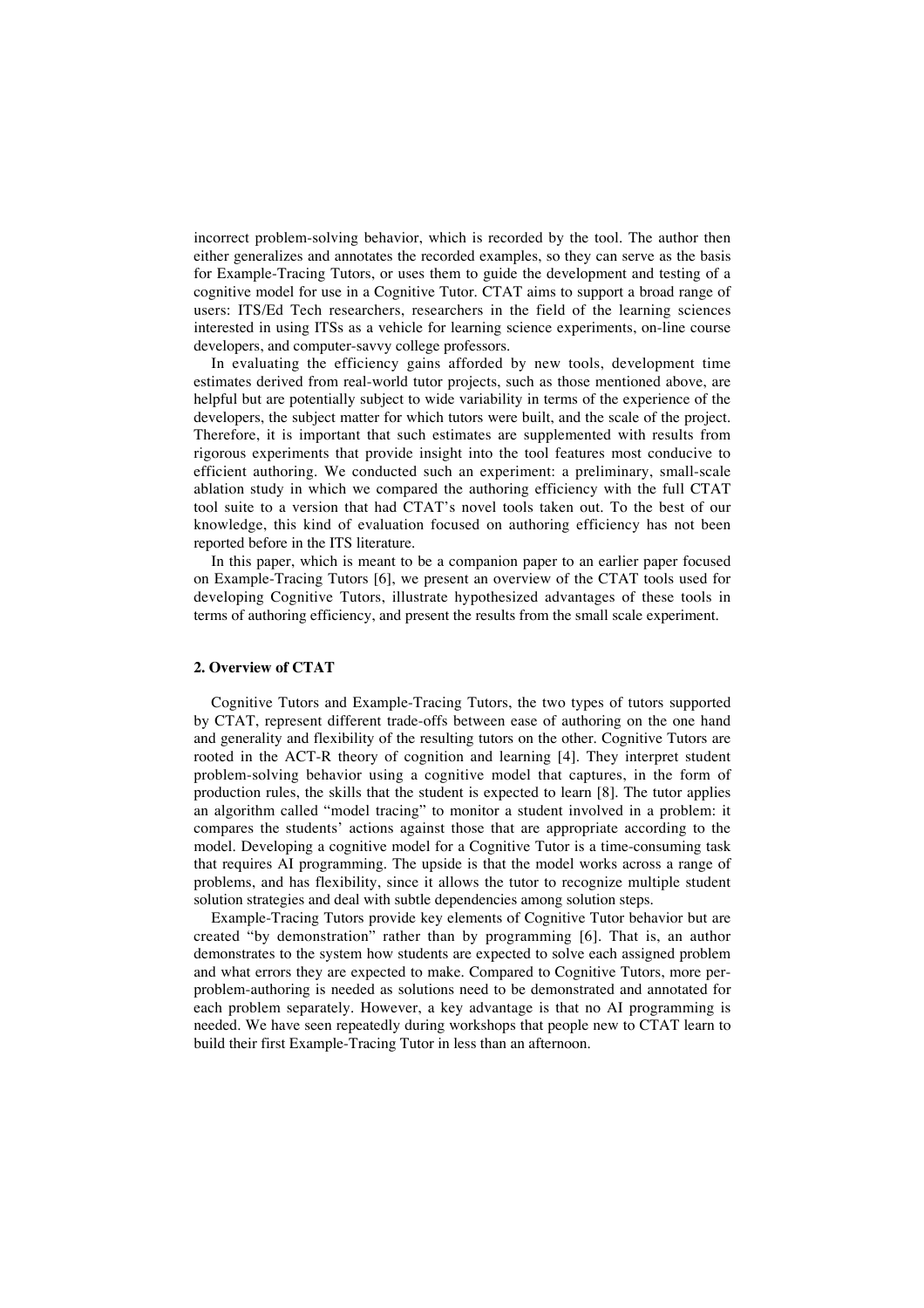

**Fig. 1:** The Cognitive Tutor Authoring Tools

The Cognitive Tutor Authoring Tools, depicted in Fig. 1, comprise three separate applications: an external GUI Builder (typically, NetBeans or Macromedia's Flash), a set of core tools for demonstration-based task analysis and for testing and debugging cognitive models, and an external editor for cognitive models (typically Eclipse). The following tools are used prominently when authoring Cognitive Tutors:

**GUI Builder** – used to create a **Student Interface,** a problem-solving environment in which the student interacts with the tutor. The GUI Builder supports interface building without programming: the author arranges interface widgets on a canvas by drag and drop techniques (see Fig. 1, bottom left). The GUI Builder is an external, off-the-shelf tool enriched with "tutorable" widgets developed for CTAT. We have used both Macromedia's Flash and Java development environments such as NetBeans and IntelliJ. In projects focused on providing tutoring within an existing simulator or problem-solving environment, the Student Interface is replaced with the external environment, which typically can be done without extensive effort [3, 12]. The use of a GUI Builder in an ITS authoring tool is not novel, but to the best of our knowledge, it is novel to have plug-and-play compatibility with standard GUI Builders.

**Behavior Recorder** – a central tool with three key functions. First, it records examples of correct and incorrect behavior demonstrated by the author, in the Student Interface, in the form of a Behavior Graph. Second, it implements the example-tracing function. Third, it provides support for planning and testing of cognitive models.

**Working Memory Editor** – used for cognitive model development; allows an author to inspect and modify the contents of the cognitive model's "working memory," which is frequently needed during model development. The Jess rule engine we use does not itself come with such an editor.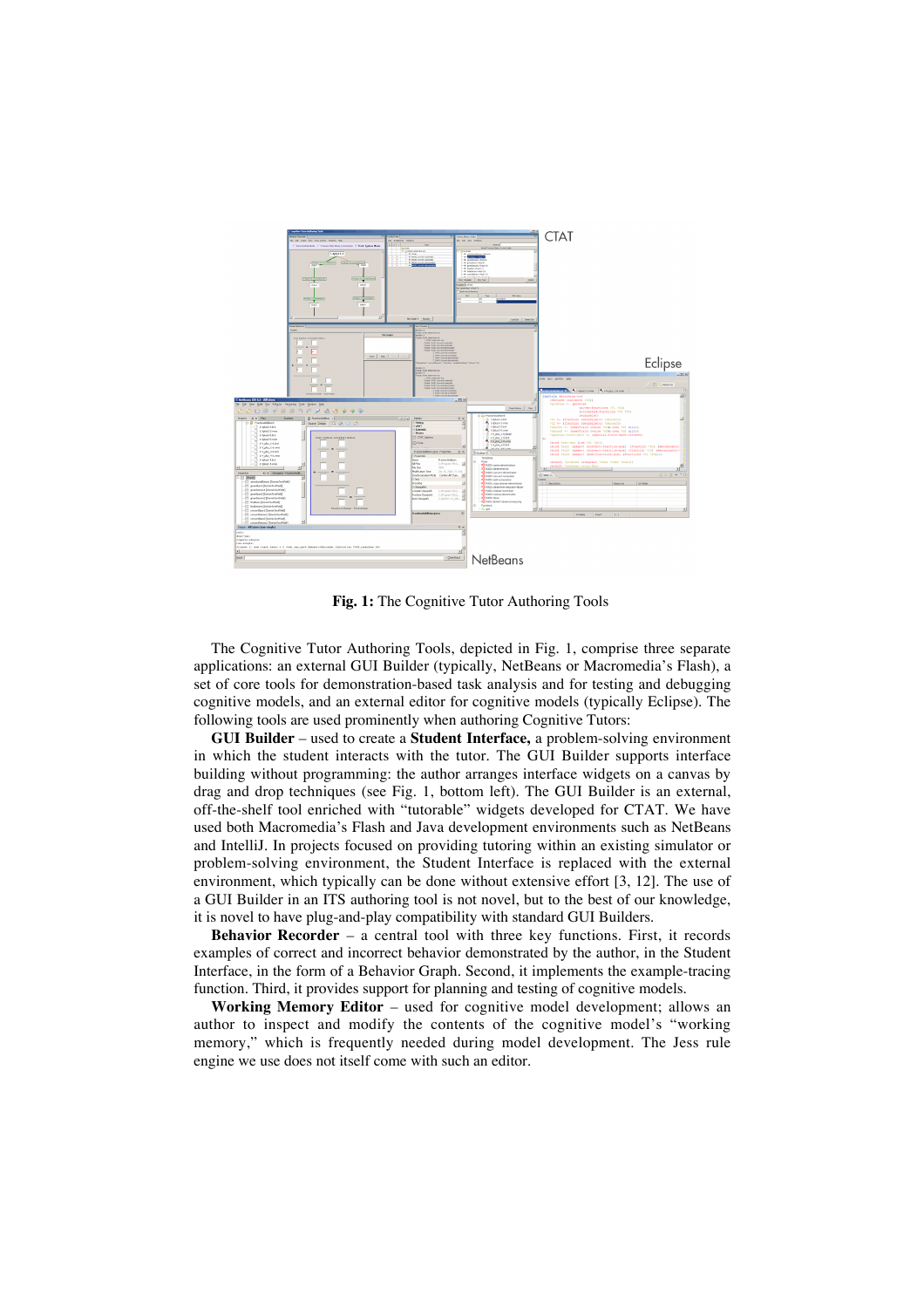**Conflict Tree and Why Not Window** – tools for debugging the cognitive model, which provide information about rule activations and partial activations explored by the model-tracing algorithm. The Conflict Tree is specific to model tracing, but the Why Not Window is useful for general production rule programming. However, we know of no existing production rule system that offers a tool like this.

**Jess console** – enables an author to interact directly with the Jess interpreter via the command line, which is helpful to carry out debugging strategies not directly supported by CTAT. It is similar to simple Jess tools such as JessWin.

**External editor**–used to edit the Jess rules for the cognitive model. The Jess plugin for Eclipse (shown on the right in Fig. 1) provides syntax checking and autocompletion features. Other editors can be used, since no tight link exists with CTAT.

#### **3. Hypothesized advantages of authoring with CTAT**

Using fraction addition as an example domain, we illustrate four hypotheses about how CTAT facilitates cognitive model creation:

- 1. the Behavior Recorder supports the planning of a cognitive model;
- 2. CTAT auto-generates working memory content to facilitate modeling;
- 3. the Behavior Recorder facilitates testing, by providing automatic snap shots of all problem states and a facility for regression testing;
- 4. the Conflict Tree and Why Not Window facilitate error localization.

Prior to developing a cognitive model, the author creates a Student Interface suitable for solving fraction addition problems, using the GUI Builder shown at the bottom left of Fig. 1. She also creates worked-out example problems with the Behavior Recorder. The examples will guide the model development efforts and serve as test cases. For example, our author may demonstrate two ways of solving the fraction addition problem 1/4 + 1/6: by converting the fractions to denominator 12, or by converting them to 24. Both are acceptable strategies that students are likely to employ. As the author demonstrates the steps, the Behavior Recorder records them in a "Behavior Graph," shown at the top left in Fig. 1, with separate paths corresponding to each strategy. The author then labels each step in the recorded problem solutions with names for relevant skills. This activity is a form of cognitive task analysis, because the author determines how the overall problem-solving skill breaks down into smaller components. At the same time, it is a way of planning the cognitive model, since the author will later create production rules corresponding to each identified skill. This planning step could be done on paper, but doing it with CTAT has the advantage that the demonstrated examples are more likely to be complete and can later serve as semi-automated test cases for the cognitive model.

Having created a Student Interface and annotated examples, the next step for the author is to create a working memory representation for the cognitive model. In Jess, working memory is a collection of "facts" whose attributes (or "slots" in Jess terminology) must first be declared by means of "templates." CTAT helps by creating initial working memory content for the author. The structure generated by CTAT mirrors the Student Interface – it contains a fact for each element (i.e., widget) in the interface. This organization is useful in particular when the external representation of a problem (as captured in the interface) reflects its internal structure. Even if the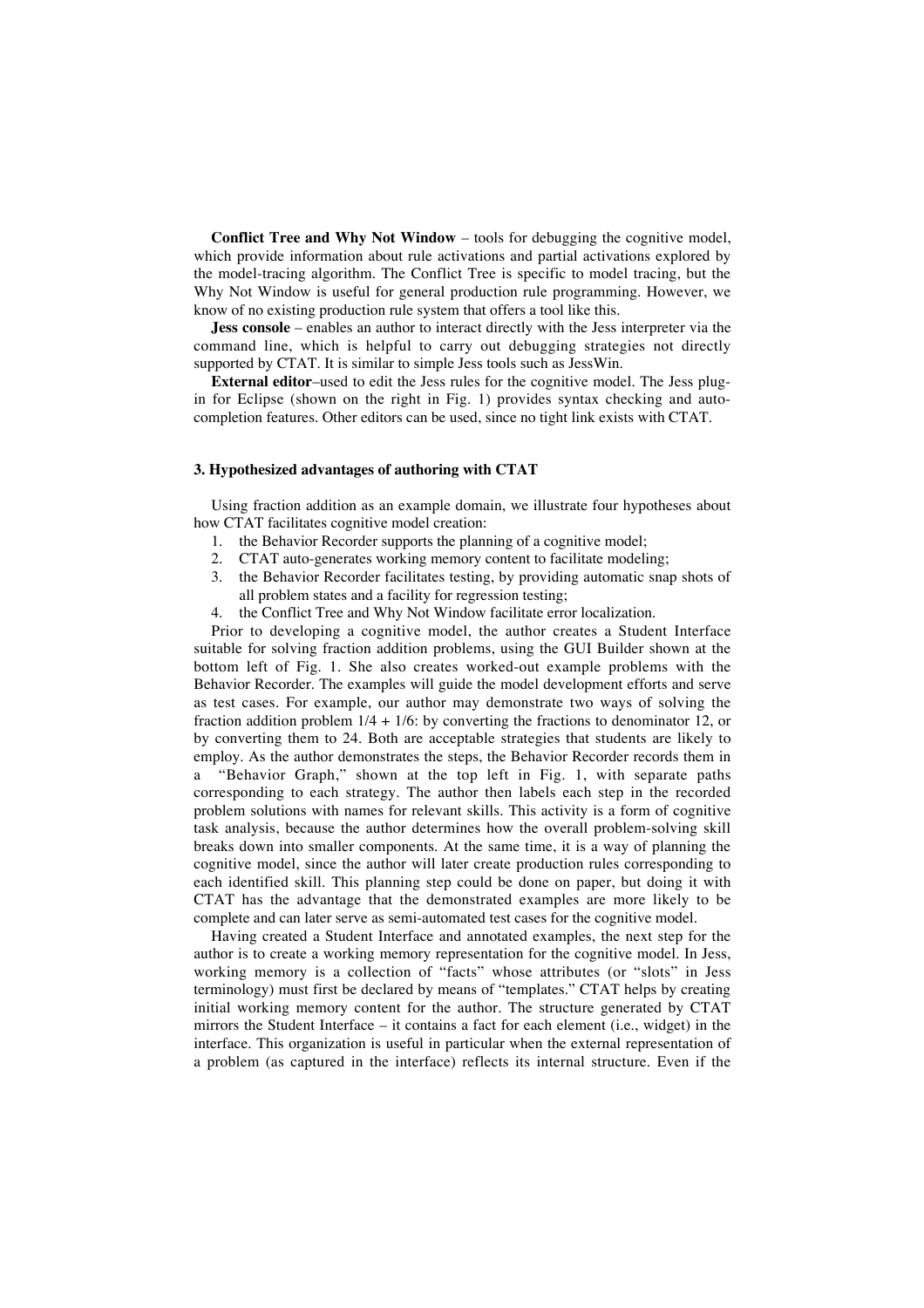| <b>Working Memory Editor</b>             |          |            | $\Box$      |
|------------------------------------------|----------|------------|-------------|
| Edit<br>View<br>File                     | Windows  |            |             |
| Search:                                  |          |            |             |
| Model Tracing Status: In start state     |          |            |             |
| add-fractions-goal                       |          |            |             |
| button<br>÷                              |          |            |             |
| convert-fraction-goal                    |          |            |             |
| fraction                                 |          |            |             |
| problem                                  |          |            |             |
| reduce-fraction-goal                     |          |            |             |
| selection-action-input<br>$\overline{+}$ |          |            |             |
| special-tutor-fact<br>$\overline{+}$     |          |            |             |
| New Template                             | New Fact |            | Delete      |
| Template: fraction                       |          |            |             |
|                                          |          |            |             |
| <b>Backwards Reactive</b>                |          |            |             |
| Slot                                     | Type     | Slot Value |             |
| name                                     | slot     |            |             |
| numerator                                | slot     |            |             |
| denominator                              | slot     |            |             |
| has-converted-form                       | slot     |            |             |
|                                          |          | Add Slot   | Delete Slot |

**Fig. 2:** Augmenting Working Memory using CTAT's Working Memory Editor

interface elements do not fully reflect the internal problem structure, facts corresponding to interface elements are still useful for model tracing. In the fraction addition example, the representation generated by CTAT contains one working memory fact per text field in the interface. This representation is a start, but the author must add the information that each text field represents a particular part of a particular fraction (numerator, denominator) and must also represent the role in the problem that each fraction plays (e.g., given fractions, converted fractions, sum fractions). In the process, she might create a new template to represent fractions, with slots for the numerator and denominator, using CTAT's Working Memory Editor (see Fig. 2).

Next, the author needs to write the production rules for each skill in the problem. The actual editing of the production rules is done with a standard editor such as Eclipse. We plan to make the writing of production rules easier by means of structured editing techniques and automated rule stub generation – we implemented some of these facilities for the TDK production rule language [7] but not yet for Jess. We are also working on a machine learning approach to rule creation [9].

When it comes time to test the production rules, the Behavior Recorder is helpful in two ways. First, the Behavior Recorder essentially provides automated snapshots for all recorded problem states. That is, it can be used to move working memory and the Student Interface to any state recorded in the Behavior Graph, just by clicking on the state. This capability makes it easier to test rules involved in a particular step in the problem, since it saves the author from having to provide input in the Student Interface for all previous steps. This kind of manual input would be time-consuming, especially for more complex problems with many steps, and especially considering that it needs to be done for every edit-test-debug cycle. In addition, the Behavior Recorder supports semi-automated regression testing in which the cognitive model is tested against a full Behavior Graph as test case (i.e., as a specification of how the model should behave on the steps of the given problem). CTAT indicates by means of color coding whether the tutor (applying its model-tracing algorithm) produces the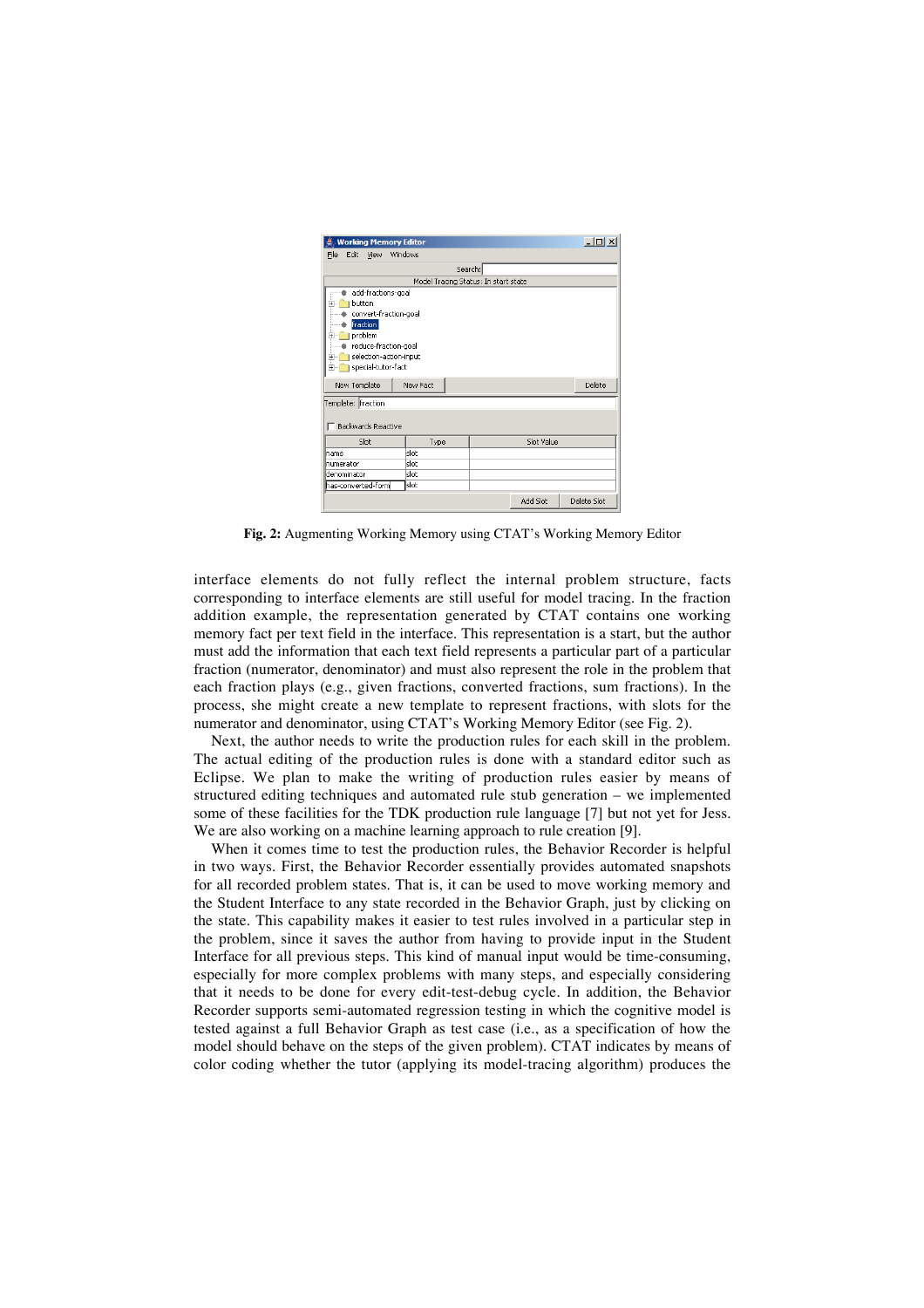

**Fig. 3:** The Conflict Tree and Why Not Window: debugging tools

expected result for each link in the graph. If not, then typically the cognitive model is to blame; one or more rules are not yet working as intended. This kind of testing is especially useful when rules that have been authored for an earlier tutor problem need to be modified for a later problem; such modifications sometimes introduce errors in problems on which previously the rule worked correctly.

To help localize errors in a cognitive model, the Conflict Tree window shows the space of rule activations explored in the process of model tracing (shown on the left in Fig. 3). When a student submits a problem-solving step to the tutor, the model-tracing algorithm searches for a sequence of rule activations that produce the same action as the student. Showing the search space graphically, as a tree of rule activations, helps an author fully understand the model's behavior, which is often useful for debugging or for getting to know models built by others. The Why Not window (shown on the right in Fig. 3) provides further detail about each search node depicted in the Conflict Tree. It shows both full and partial rule activations that were generated at any given node. This information is useful particularly when a rule that was expected to fire did not – hence the name "Why Not". Experienced modelers typically like these tools. Without them, an author would have to use the Jess command-line interface to extract the information in the Conflict Tree in piecemeal fashion. It is not possible to extract the information that is presented in the Why Not window using the Jess commandline. An author would have to resort to inserting print statements in rule conditions or other cleverness to infer this information.

### **4. Preliminary evaluation of efficiency gains**

We conducted a small-scale experiment to test if the novel tools in CTAT lead to more efficient tutor development. The experiment was an ablation study, in which we compared the full CTAT suite ("Full Tool Set") to a version in which the novel tools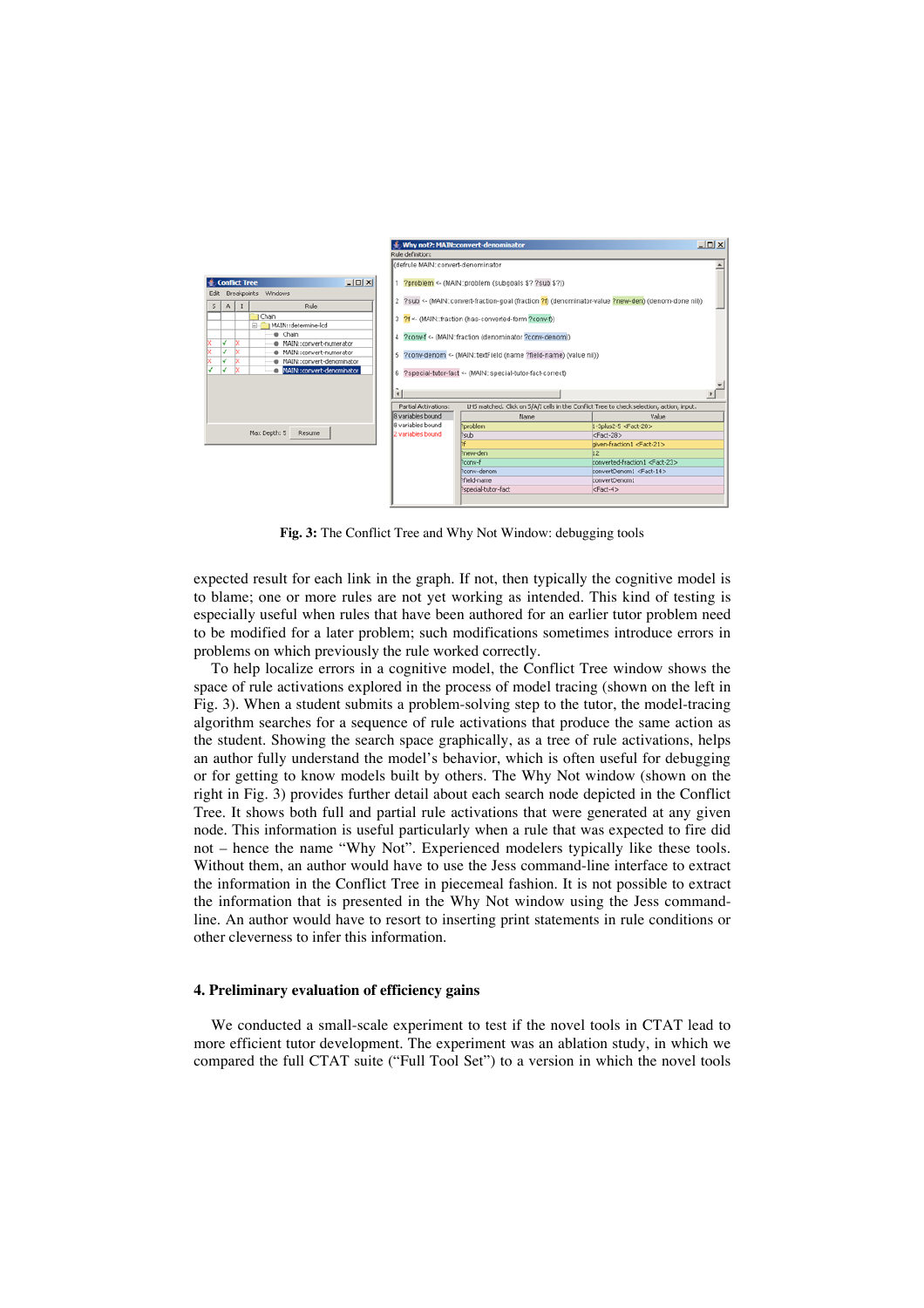

**Fig. 4:** Comparison of the time to author production rules with CTAT versus an ablated version of CTAT from which its novel tools were removed

were removed, namely, the Behavior Recorder, the Conflict Tree, the Why Not window, and the Working Memory Editor. This "Reduced Tool Set" is essentially a standard Jess environment, akin for example to JessWin, but augmented with the model-tracing algorithm and a fully-integrated Student Interface. Thus, the control condition in this experiment begins at a point far ahead of an author implementing a model-tracing tutor from scratch. The goal of the experiment was to get an indication of CTAT's efficiency and to identify areas for improvement. In particular, we wanted to see whether the last three of the hypothesized advantages of CTAT would materialize. Due to the small number of subjects, the experiment does not allow for statistically significant results. Nonetheless, it is valuable as a formative evaluation.

The experiment focused on a simple, semi-realistic modeling activity, in which the participants were asked to create a cognitive model consisting of 6 rules, given detailed statements of the form of "If … then … " that mapped quite directly onto the rule conditions and actions to be implemented. Four subjects participated, all of whom were students at CMU who had used CTAT for a class project. The subjects thus had some experience but were not expert cognitive modelers. All subjects did the modeling task twice, two of them first with the Full Tool Set and then again, approximately a week later, with the Reduced Tool Set, the other two with the order reversed. Each task lasted 3.5 hours at most – less if the subject finished before that amount of time had elapsed. We measured the number of rules completed.

As shown in Fig. 4, the decrease in time per rule was greater when the subjects switched from the Reduced Tool Set to the Full Tool Set than when they used the tool sets in the opposite order. Thus, the increase in efficiency between the first and second time the task was performed is not likely to be due solely to the subjects' greater familiarity with the task. There is an effect of the tools that suggests that the Full Tool Set improves the efficiency of modeling. Overall, the time per rule with the Full Tool Set was a factor of 1.4 faster than with the Reduced Tools. That effect is less than the 2x improvement that we reported previously for an experiment with a single participant [7]. That earlier experiment involved a similar ablation design as the current but involved CTAT tools that support modeling not in Jess, but in TDK, the modeling language used to develop the Algebra and Geometry Cognitive Tutors.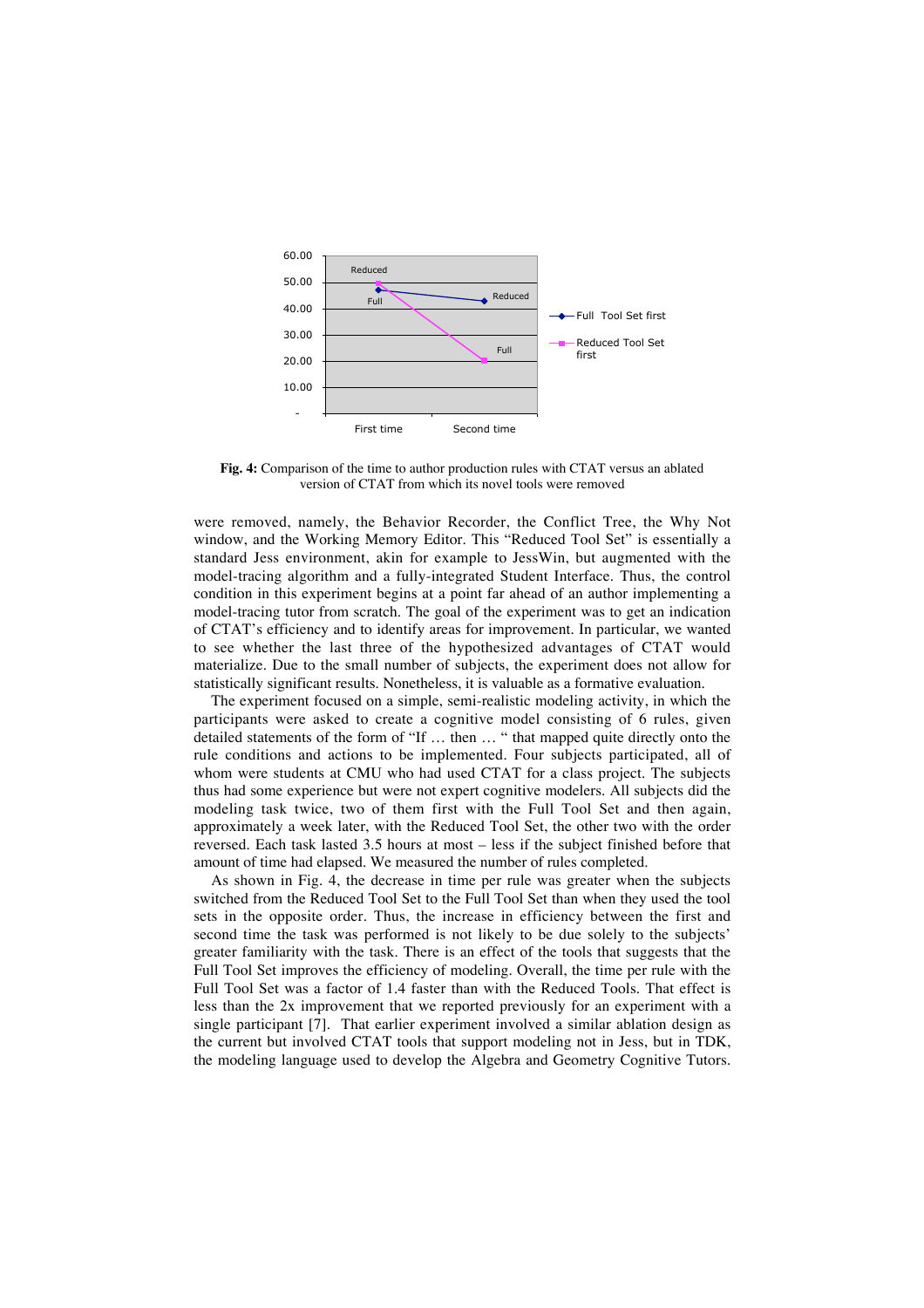In the earlier experiment, the difference between the Full and Reduced Tool Sets was greater, since the CTAT tools to support TDK had features that have not yet been implemented in the CTAT/Jess tools, which may explain the higher efficiency gain.

In addition to evaluating the overall efficiency of rule creation, we undertook a detailed quantitative analysis of subjects' actions with the tools, recorded with Camtasia, to evaluate CTAT's hypothesized efficiency advantages. The experiment seemed to confirm that the auto-generation of working memory saves time, as measured by the amount of time spent editing the working memory content (7 mins on average with the Full Set, 14 mins with the Reduced Set). The time savings were very modest, but it is worth pointing out that the measure used does not include any savings in development time that may have resulted from starting with a solid working memory representation. In other words, the auto-generation may provide useful scaffolding for inexperienced tool users that is hard to quantify – and this may indeed be its main advantage. The results were more surprising with respect to the hypothesized time savings due to the Behavior Recorder's automated snap shot facility. Even though all subjects knew about this facility, three of the four hardly used it, with one subject accounting for almost 60% of its use. The limited use may reflect the simplicity of the modeling task that the subjects were given (a six-step problem), or it may be that when testing a cognitive model, it is more natural to work in the Student Interface than in the Behavior Graph. In the Student Interface the details of the current problem state are always clearly visible, whereas in the Behavior Graph only non-descriptive names for the states are shown, without details, which may hamper the intended nimble navigation among problem states. If the author's attention is naturally anchored in the Student Interface, then it makes sense that the commands for navigating the Behavior Graph should be issued from this window, for example, by means of arrow keys or "bookmarks". This solution would, we expect, retain any efficiency advantages due to the snapshots. Finally, there was evidence that the debugging tools (the Conflict Tree and the Why Not Window) were useful. The subjects used the Why Not window regularly (31.25 times on average). We do not know how often they used the Conflict Tree, since the tool is usually visible without requiring interaction by the author. Importantly, there was evidence of a higher number of edit-test-debug cycles with the Reduced Tool Set. While the time spent editing rules was about the same in each condition, the number of editing episodes was higher (81 v. 59 on average) with the Reduced Tool Set. Further, the subjects using the Reduced Tool Set spent more time testing, as distinct from debugging (26 mins v. 16 mins), and had many more testing actions (164 v. 93). While we cannot attribute these numbers solely to any greater diagnostic power of the CTAT debugging tools, they are certainly consistent with the notion that with better debugging tools one needs fewer edit-test-debug cycles.

In spite of the modest scale of the experiment, analyses such as those presented above are very useful in guiding future tool redesign and development efforts. They underscore the importance of getting the HCI right in designing interactive tools and lead to specific suggestions for improvement. Further qualitative analysis of the errors in the subjects' production rules will also help in that regard. In interpreting the efficiency results, it is important to keep in mind that the modeling tasks in these experiments were simple. The task involved only 6 straightforward rules of which detailed English versions were given, and thus was significantly less complex than a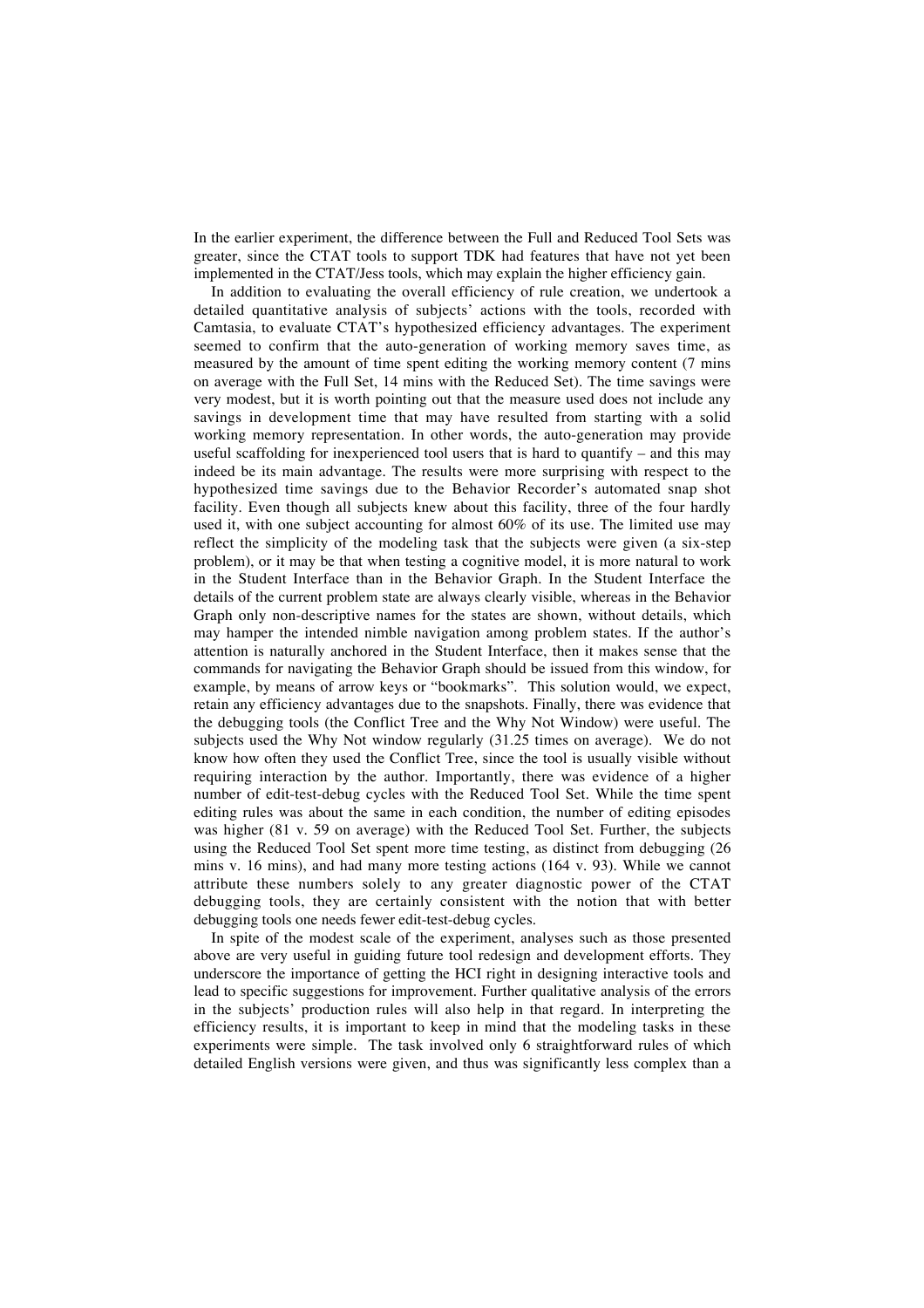typical real-world modeling task. Viewed in that light, a 1.4-2x gain in efficiency is encouraging, even if our eventual goal is to achieve higher gains.

## **5. Conclusion**

In CTAT, the authoring of Example-Tracing Tutors and Cognitive Tutors is organized around examples of demonstrated behavior. These examples include alternative strategies for solving problems and errors students are expected to make, and can be recorded conveniently with CTAT's Behavior Recorder tool. They can be used as the basis for Example-Tracing Tutors to provide guidance to students. The examples can also be used as planning cases and semi-automatic test cases for cognitive models, if an author is developing a Cognitive Tutor.

The preliminary experiment described in this paper suggests that authoring with CTAT is becoming more rapid. Holding ourselves to a high scientific standard of rigorous laboratory experimentation with a high-bar control condition (all but the newest features), we have shown a modest efficiency improvement estimate of 1.4 to 2 times faster, compared to standard tools for model tracing. We are aiming for higher overall efficiency gains, but it is nonetheless encouraging that a speed-up was attained on a small and easy task. An interesting finding was that CTAT seems to lower the number of edit-test-debug cycles needed to create a cognitive model. The preliminary experiment led to a number of ideas for tool improvement, focused on improving the HCI of the tools. To improve the efficiency of the tools, we are also developing semiautomated techniques, such as machine learning [9] and bootstrapping [10]. We expect that the advantages of CTAT will be more pronounced in a more complex modeling task and as we continue to improve CTAT.

So far, CTAT has been used by over 220 users in a number of workshops, graduate courses, summer schools, and tutorials. We estimate that 30-40% of these users were non-CMU people. CTAT is being used to develop a set of tutors for introductory college-level genetics (http://www.cs.cmu.edu/~genetics), which have been piloted in various colleges across the country, and has been used in learning science experiments in the domains of thermodynamics [3], stoichiometry [11], French culture [15], and Chinese character recognition. Clearly, these numbers indicate that there is a need for authoring tools and that CTAT is offering useful functionality that can be applied in a range of domains. CTAT is available free of charge for research and educational purposes (http://ctat.pact.cs.cmu.edu). It is our hope that through tool development and other efforts by the ITS community, intelligent tutoring systems will become more widespread and will one day be staples of on-line courses.

### **Acknowledgments**

Brett Leber, Grace Lee Leonard, and the anonymous reviewers helped make this a better paper. The research is sponsored by ONR Award N000140410107, by NSF Award SBE0354420 to the Pittsburgh Sciences of Learning Center, and by a grant from the Grable Foundation. Their contributions are gratefully acknowledged. The views expressed in the paper may not be the official views of the funding agencies.